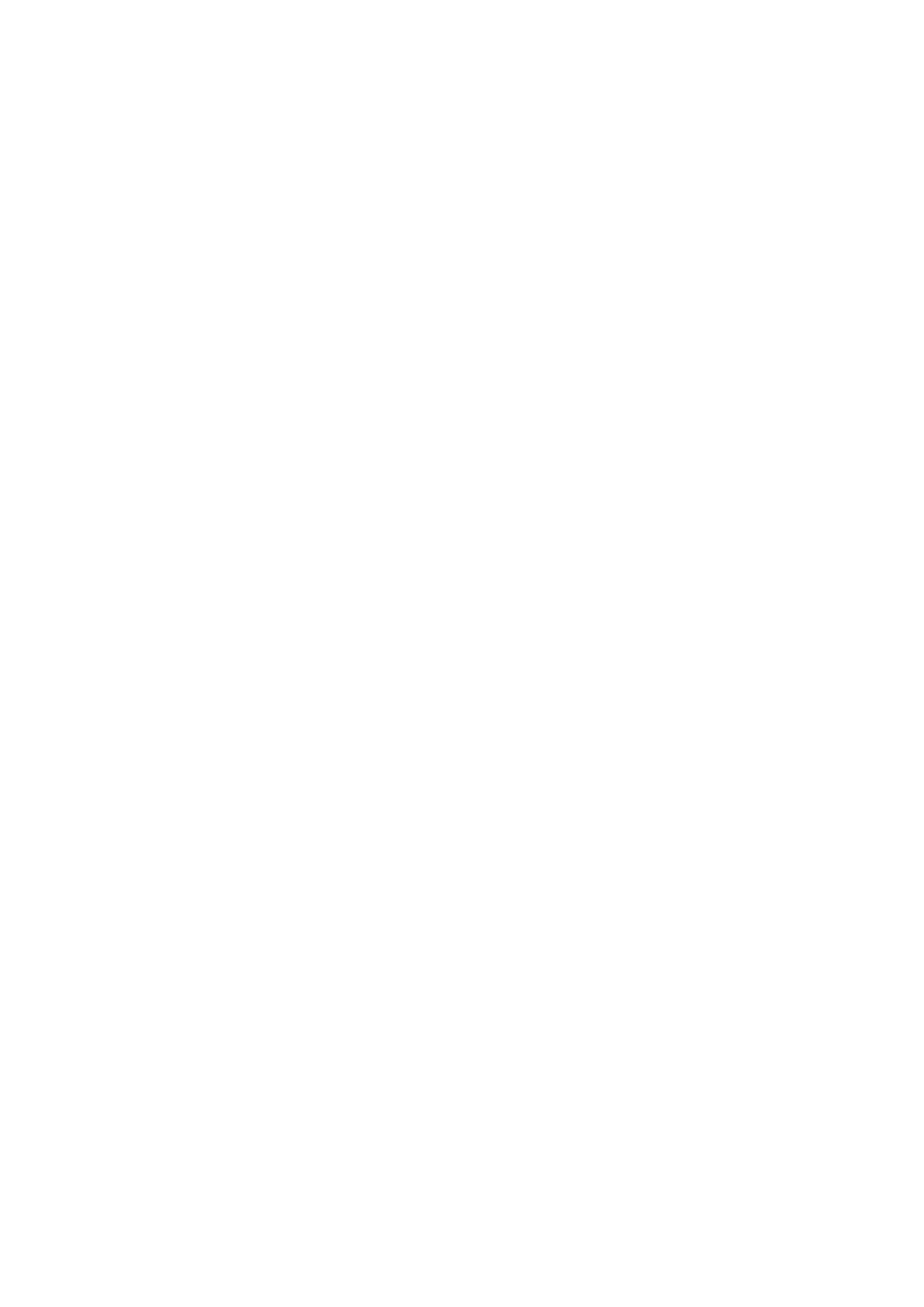# *Parish of Our Lady of the Way Kingsbury*

*Presbytery: 13 Green Ave, Kingsbury, 3083*



*Parish Priest: Fr Terry Bergin Tel: 9462 1221 School Tel: 9460 6684 Email: terrybergin1@bigpond.com* **Parish Website:** OLW Kingsbury Mass Timetable Saturday – Vigil Mass: Sunday: Weekdays: Sacrament of Reconciliation: Rosary Monday to Saturday: Divine Mercy Chaplet Exposition of the Blessed Sacrament: 6.00PM 8.00AM and 10.00AM 10.00AM Saturday from 5.15 to 5.45PM 9.30AM After Mass Daily Friday from 9.00 to 9.30AM *Baptisms and Marriages by appointment: Please ring 9462 1221*

*Entrance Antiphon:* Forsake me not, O Lord, my God; be not far from me! Make haste and come to my help, O Lord, my strong salvation!

*Communion Antiphon:* You will show me the path of life, the fullness of joy in your presence, O Lord.

### *Readers for Sunday Mass*

| 5 <sup>th</sup> Nov | 6pm L Lipson | 8am P Hearity | 10am M Jones    |
|---------------------|--------------|---------------|-----------------|
| $12^{th}$ Nov       | 6pm M Nolan  | 8am K McGrath | 10am G Haridass |

*Extraordinary Ministers of Holy Communion*

| 5 <sup>th</sup> Nov | 6pm K Zanini | 10am B Hayes        |
|---------------------|--------------|---------------------|
| $12^{th}$ Nov       | 6pm M Martin | 10am J Aroquianadin |

### *OLW Church Cleaning Roster*

 $4<sup>th</sup>$  Nov J McGoon T McGree J O'Mahony 18th Nov Professional Cleaners

### *OLW Sacristy Linen Laundering Roster*

| 5 <sup>th</sup> Nov | <b>Elspeth Garbellotto</b> |
|---------------------|----------------------------|
| $12$ Nov            | Lan                        |
| $Tct = T$           | ~1                         |

| $I^{st}$ Nov | <b>Church Account</b>     | \$1160.90 |
|--------------|---------------------------|-----------|
|              | <b>Presbytery Account</b> | \$717.00  |

*Parade College:* Open day 18<sup>th</sup> Feb. 2018. Open evening @ Preston Tues 31<sup>st</sup> Oct 5pm – 7pm and @ Bundoora Tues  $14<sup>th</sup>$  Nov 5pm – 7pm.

*Congratulations:* We send our congratulations to Kalpa and Nish Perera on their marriage today, Saturday 4<sup>th</sup> November at St Ignatius, Richmond. Best wishes from all at Our Lady of the Way.